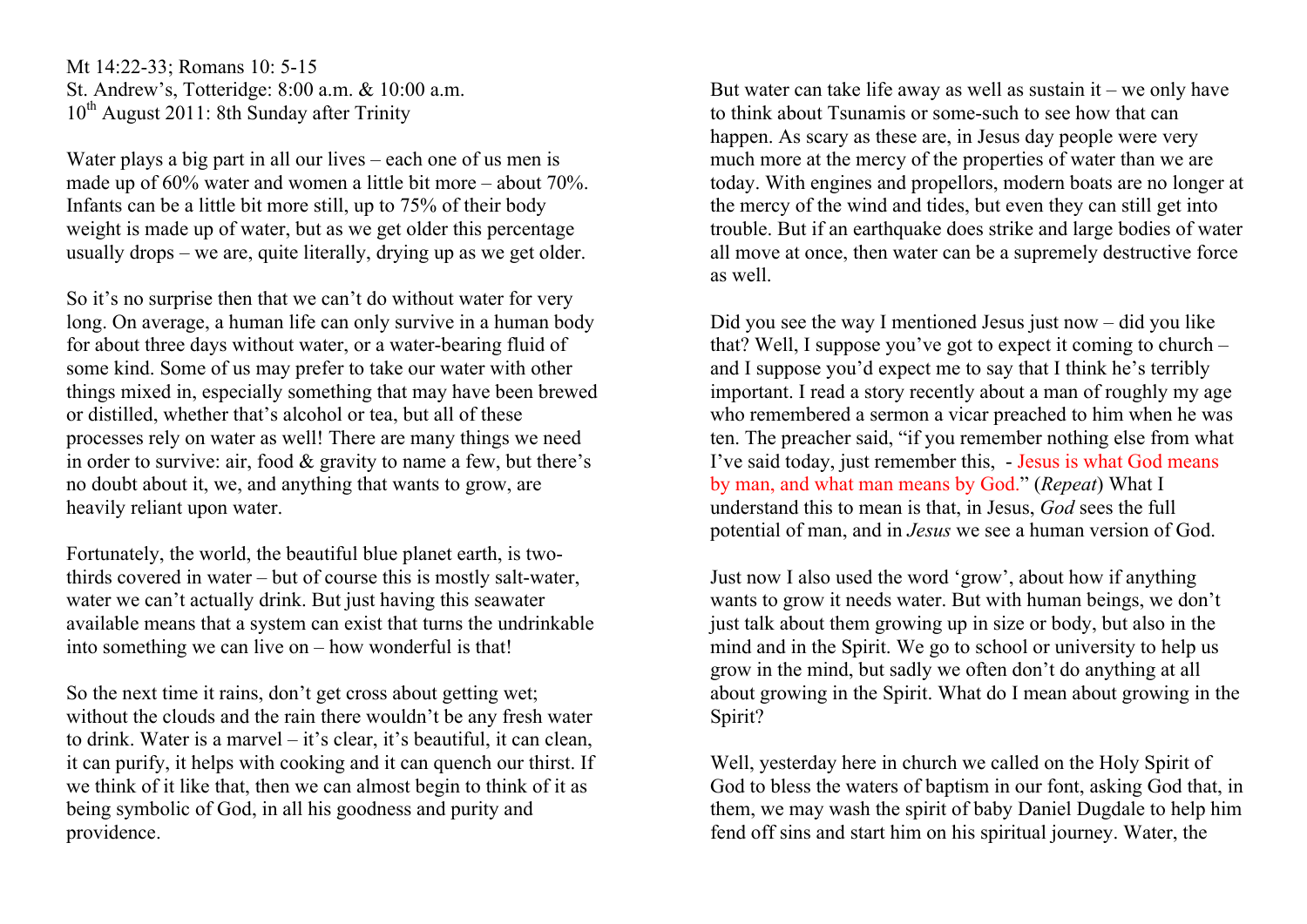essential ingredient of all life on earth, was the medium through which the Holy Spirit worked, and in it began the process of Daniel's growth in that Spirit. So water's not the source of all life – it's an essential ingredient.

Growing in the Spirit means learning to place more and more faith in God and Jesus and in developing our relationship with them. In the story we heard just now, Jesus makes his followers, his disciples, get into a boat to go on ahead of him, but they soon run into trouble. The water is beginning to be stirred up into big waves and I imagine they were all a bit scared. But Jesus knew they'd be worried because he suddenly appears walking towards them across the waves.

At first they didn't know who it was, but Peter believed that it was Jesus and remembered that he had saved them from a storm earlier in Matthew's gospel. Peter has begun to believe that Jesus can help people in any situation and is determined to show his faith. He says, 'Lord, if it is you, command me to come to you on the water', and so Jesus does. As long as he has faith in Jesus, Peter can walk on the water too, but the minute he begins to be afraid, he begins to sink.

There's no easy way to explain how Jesus was able to do this, and how Peter ultimately failed, though don't forget, he did succeed at first whilst he believed. Some think that Jesus didn't actually walk on water, that he must have been walking near the shoreline through the surf; some believe this to be just a symbolic story where Jesus asserts a spiritual power over the material source of all life, enabling him to save anyone who gets into spiritual difficulty even if our faith is small; and some believe as I do that, because Jesus was the incarnate God *who is the source of all life,* who walked with the power of the Holy Spirit, he could actually walk on water.

Whatever you believe about Jesus and the miracles he performed, you need to be aware that whatever the kind of storms life brings you, Jesus is there and ready to help. But he can only help if you are prepared to cry out to him in prayer like Peter, 'Lord, save me!' And then, one way or another, you'll hear something like those wonderful words Jesus offers back to Peter, 'Take heart, it is I; do not be afraid.'

And this is what we hope for with baby Daniel and all those who are baptised into the faith. That whatever life throws at them, they will have the courage to turn to Christ, and ask him for his help. Prayers may not be answered in a way to be expected, but they will be answered, because our God is a loving God – and just as in Jesus he wanted to save Peter, so he loves and wants to save us all. Not just when we get into trouble, not just when we're near death, but right now, when anything gets in the way to stop us having a living, loving, faithful relationship with our living, loving Lord. Because Jesus is what God means by man, and what man means by God. Amen.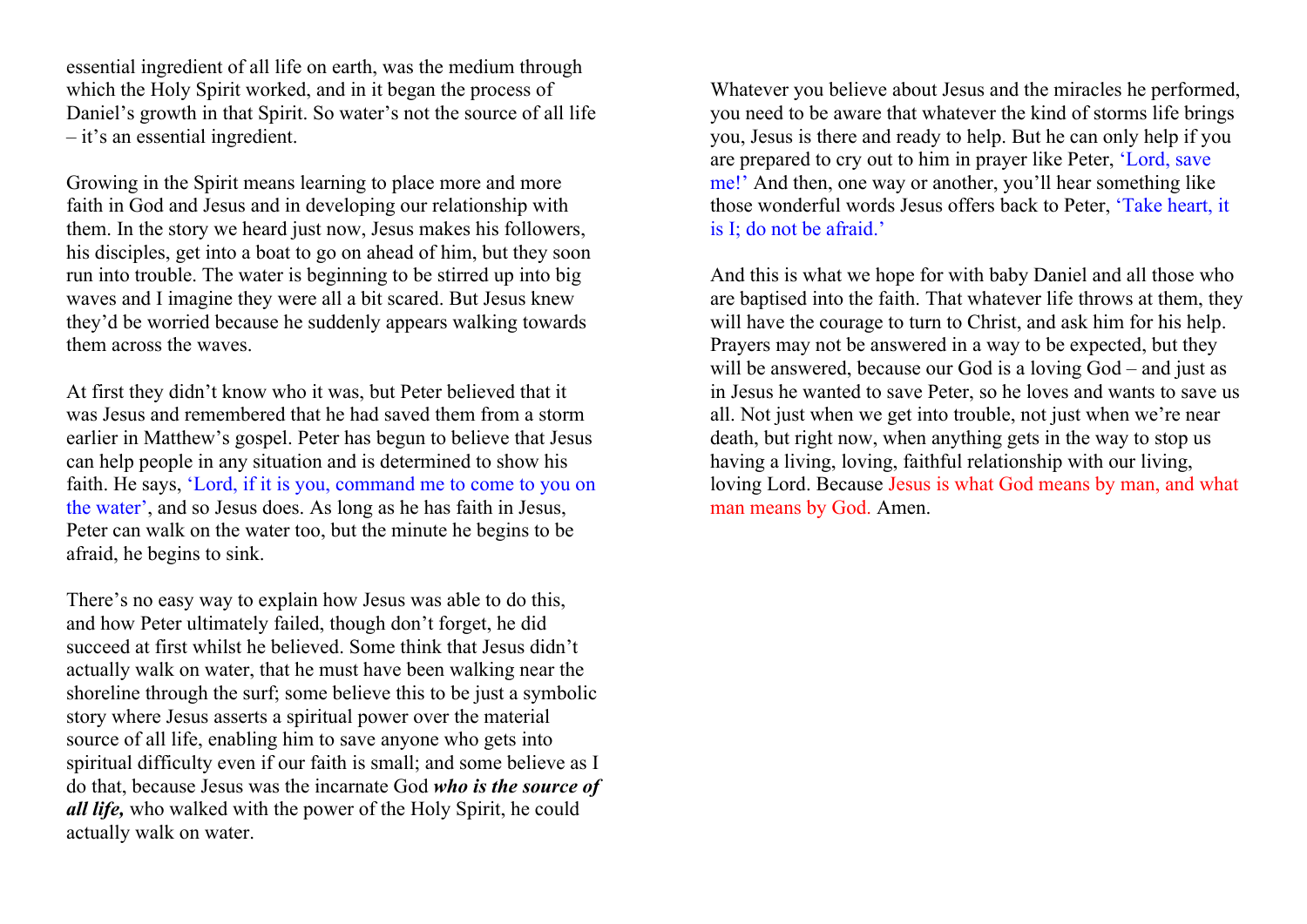# **Matthew 14:22-33 Jesus Walks on the Water**

22 Immediately he made the disciples get into the boat and go on ahead to the other side, while he dismissed the crowds. <sup>23</sup>And after he had dismissed the crowds, he went up the mountain by himself to pray. When evening came, he was there alone,  $^{24}$ but by this time the boat, battered by the waves, was far from the land, for the wind was against them.  $25$ And early in the morning he came walking towards them on the lake.  $^{26}$ But when the disciples saw him walking on the lake, they were terrified, saying, 'It is a ghost!' And they cried out in fear.  $27$ But immediately Jesus spoke to them and said, 'Take heart, it is I; do not be afraid.'

28 Peter answered him, 'Lord, if it is you, command me to come to you on the water.<sup>' 29</sup>He said, 'Come.' So Peter got out of the boat, started walking on the water, and came towards Jesus.  $30$ But when he noticed the strong wind, he became frightened, and beginning to sink, he cried out, 'Lord, save me!'  $31$  Jesus immediately reached out his hand and caught him, saying to him, 'You of little faith, why did you doubt?'  $32$ When they got into the boat, the wind ceased.  $33$ And those in the boat worshipped him, saying, 'Truly you are the Son of God.'

### **1 Kings 19.9-18**

 $9$ At that place he came to a cave, and spent the night there.

Then the word of the Lord came to him, saying, 'What are you doing here, Elijah?'  $10$ He answered, 'I have been very zealous for the Lord, the God of hosts; for the Israelites have forsaken your covenant, thrown down your altars, and killed your prophets with the sword. I alone am left, and they are seeking my life, to take it away.'

### **Elijah Meets God at Horeb**

11 He said, 'Go out and stand on the mountain before the Lord, for the Lord is about to pass by.' Now there was a great wind, so strong that it was splitting mountains and breaking rocks in pieces before the Lord, but the Lord was not in the wind; and after the wind an earthquake, but the Lord was not in the earthquake;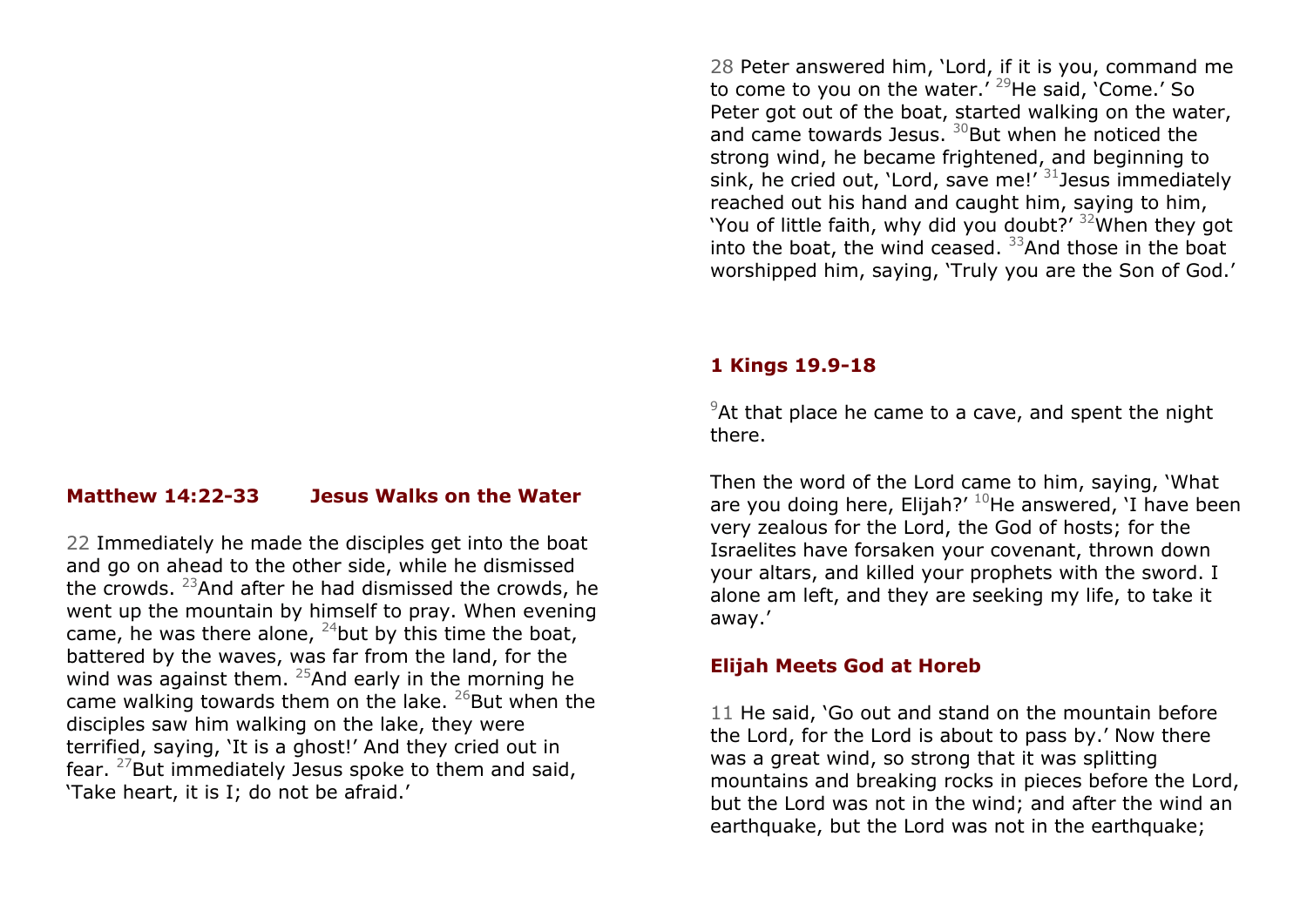$12$ and after the earthquake a fire, but the Lord was not in the fire; and after the fire a sound of sheer silence.  $13$ When Elijah heard it, he wrapped his face in his mantle and went out and stood at the entrance of the cave. Then there came a voice to him that said, 'What are you doing here, Elijah?'  $14$ He answered, 'I have been very zealous for the Lord, the God of hosts; for the Israelites have forsaken your covenant, thrown down your altars, and killed your prophets with the sword. I alone am left, and they are seeking my life, to take it away.'  $15$ Then the Lord said to him, 'Go, return on your way to the wilderness of Damascus; when you arrive, you shall anoint Hazael as king over Aram. <sup>16</sup>Also you shall anoint Jehu son of Nimshi as king over Israel; and you shall anoint Elisha son of Shaphat of Abel-meholah as prophet in your place.  $17$ Whoever escapes from the sword of Hazael, Jehu shall kill; and whoever escapes from the sword of Jehu, Elisha shall kill.  $^{18}$ Yet I will leave seven thousand in Israel, all the knees that have not bowed to Baal, and every mouth that has not kissed him.'

 $8$  Let me hear what God the Lord will speak, for he will speak peace to his people, to his faithful, to those who turn to him in their hearts.  $9$  Surely his salvation is at hand for those who fear him, that his glory may dwell in our land.

 $10$  Steadfast love and faithfulness will meet; righteousness and peace will kiss each other.  $11$  Faithfulness will spring up from the ground, and righteousness will look down from the sky.  $12$  The Lord will give what is good, and our land will yield its increase.  $13$  Righteousness will go before

him, and will make a path for his steps.

## **Romans 10: 5-15** Salvation Is for All

5 Moses writes concerning the righteousness that comes from the law, that 'the person who does these things will live by them.' <sup>6</sup>But the righteousness that comes from faith says, 'Do not say in your heart, "Who will ascend into heaven?" ' (that is, to bring Christ down)  $\frac{7}{1}$ 'or "Who will descend into the abyss?" ' (that is, to bring Christ up from the dead).  $88$ But what does it say? 'The word is near you, on your lips and in your heart' (that is, the word of faith that we proclaim); <sup>9</sup>because if you confess with your lips that Jesus is Lord and believe in your heart that God raised him from the dead, you will be saved.  $^{10}$ For one believes with the heart and so is justified, and one confesses with the mouth and so is saved.  $11$ The scripture says, 'No one who believes in him will be put to shame.<sup> $12$ </sup>For there is no distinction between Jew and Greek; the same Lord is Lord of all and is generous to all who call on him.  $^{13}$ For, 'Everyone who calls on the name of the Lord shall be